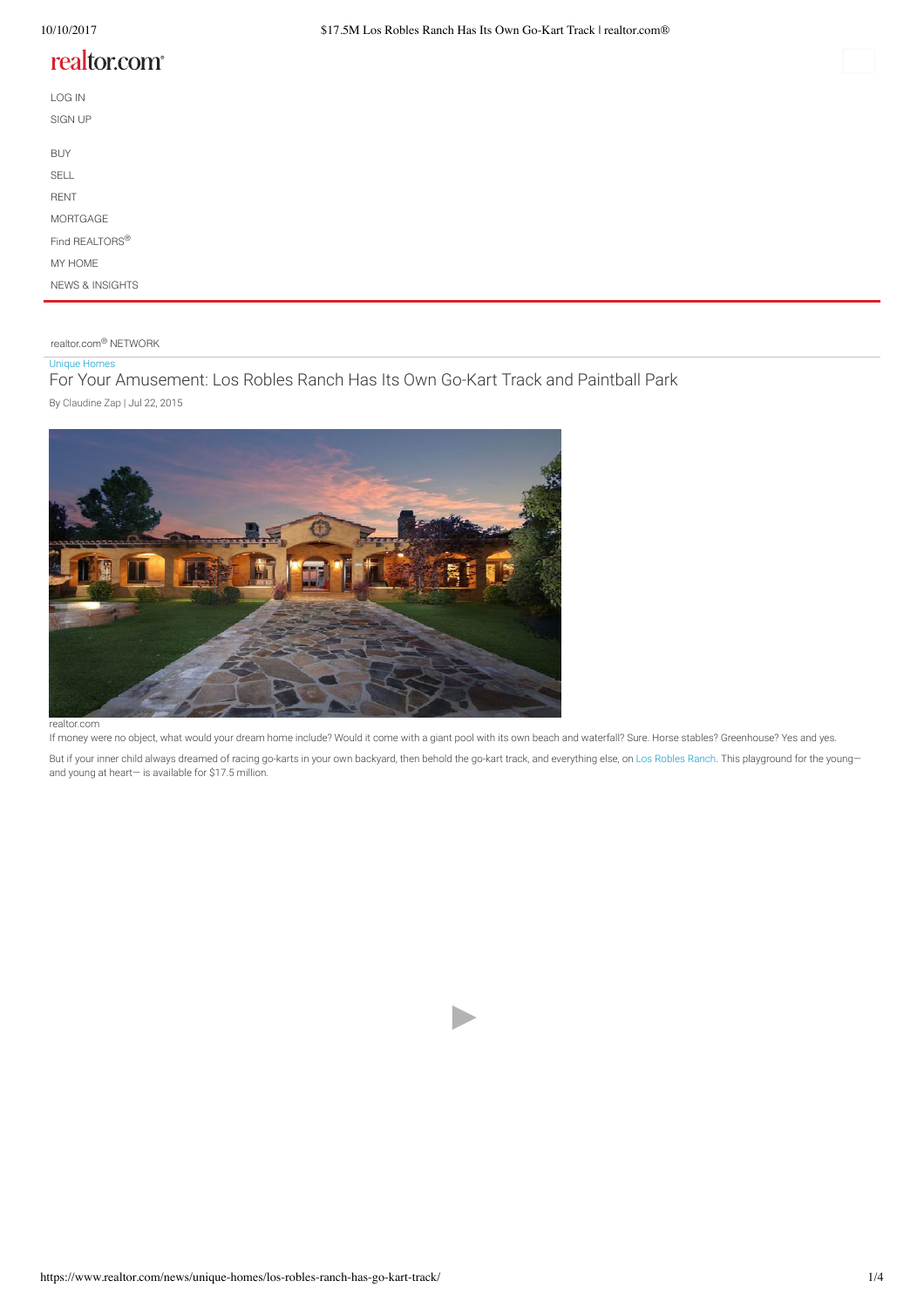### 10/10/2017 \$17.5M Los Robles Ranch Has Its Own Go-Kart Track | realtor.com®

The ranch sits on 720 acres in Santa Ysabel, CA (about 30 minutes from San Diego), and was purchased by **David Batchelder** of Relational Investors in 2000, according to The Wall Street Journal.

Built in 2006, the home and all of its fun features were designed as a family compound for Batchelder's kids and grandkids. He wanted to provide amazing activities to compete with their tech gadgets, according to listing agent **Eric Iantorno**. Mission accomplished!

"It's really like having a Montana ranch in San Diego," Iantorno says. "And it's also far more beautiful than you could ever imagine."



Photo Courtesy of Eric Iantorno

But we were fascinated by the track. For the uninitiated, the go-karts zipping around the course aren't hurting for horsepower. They have motorized engines designed for putting the pedal to the metal on a closed course—think starter NASCAR.

It's the type of activity normally found at amusement parks, not at someone's house. "It's super fun," Iantorno adds.



Track features tight curves and abrupt angles. Photo Courtesy of Eric Iantorno

The paved course, about a half-mile long, was created by a "professional racecourse designer." And it twists and turns with tight curves and abrupt angles that only a pro could dream up. Better brush up on your cornering skills.

While not a common sight at someone's home, go-kart tracks have actually revved back into popularity in the past decade, according to USA Today. Competitive go-kart races are even covered on sports channels such as Velocity. Indoor recreational tracks have popped up around the country, fueling interest in the sport.

It's safe to say the Los Robles Ranch course is one of the few tracks to be found on private property.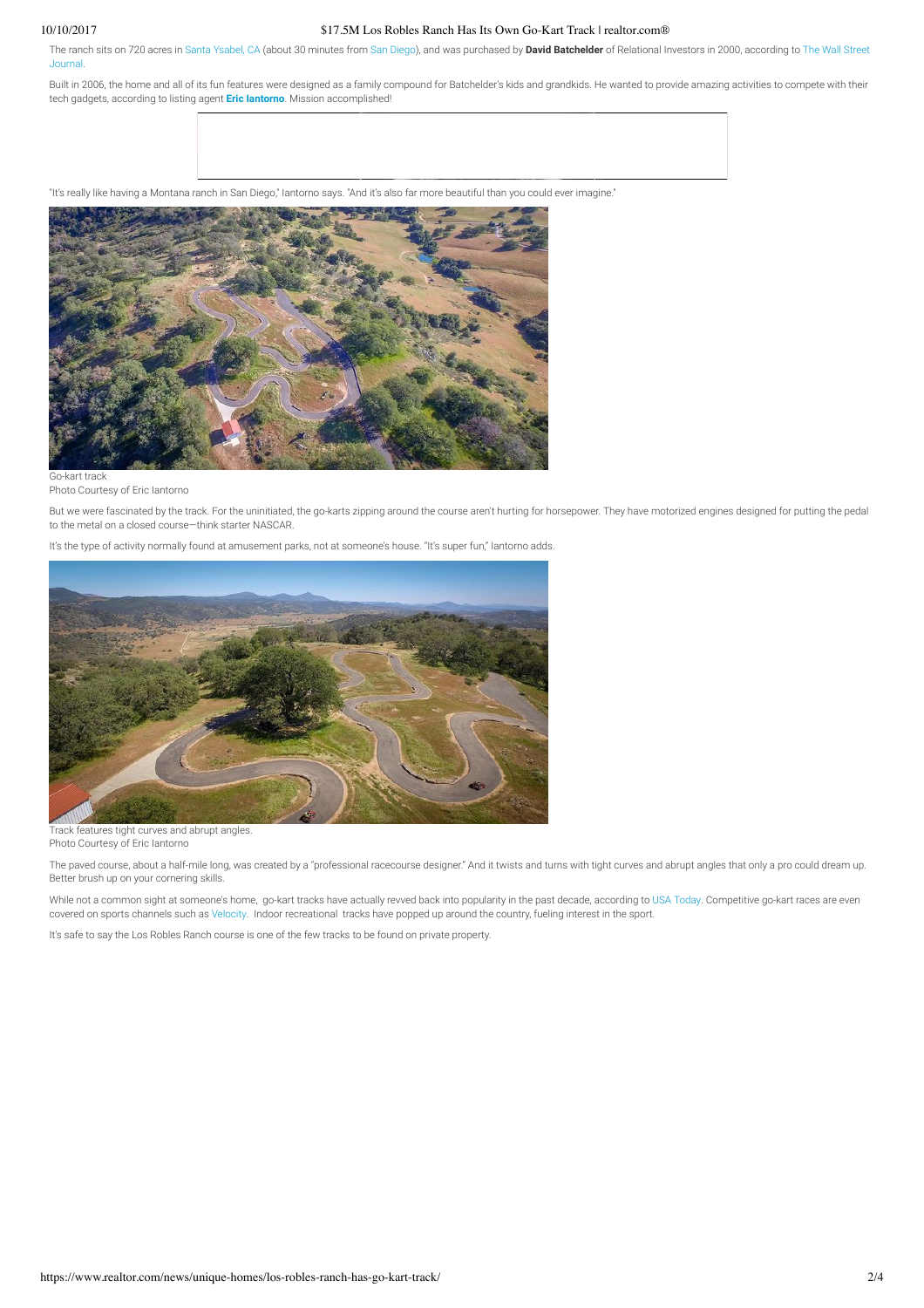#### 10/10/2017 \$17.5M Los Robles Ranch Has Its Own Go-Kart Track | realtor.com®



realtor.com

But the fun doesn't stop there. For those averse to burning rubber, you can indulge in the 650,000-gallon pool, a paintball park, skeet shooting, archery, a putting green, stocked shing ponds, and miles of riding trails.

You'll feel at home on this range with a small head of cattle, mainly for keeping the grass short, according to Iantorno.

The seller is willing to throw in the herd as part of the sale price. The purchase also nets you a caretaker, tractors, golf carts, and, yes, the go-karts. Whee!

Batchelder won't need the go-karts at his new digs. Now that his grandkids are grown, he and his wife have moved to a family farm in Pennsylvania. "They love [the ranch]. They're just not using it as much," the agent notes.

The 3,500-square-foot main residence includes wood-beam interiors, four bedrooms, and plentiful indoor-outdoor space. There also are two guesthouses and two caretaker homes.

"It really is a turnkey ranch," Iantorno says. "It makes you smile."

We'll race you to the finish line.

![](_page_2_Picture_11.jpeg)

03:30

Claudine Zap is a writer who covers a wide array of topics, including home, entertainment, travel, food, art, and culture.  $\blacktriangleright$  Follow @zapkidd

Related topics: california go-kart ranch San Diego CA Santa Ysabel CA